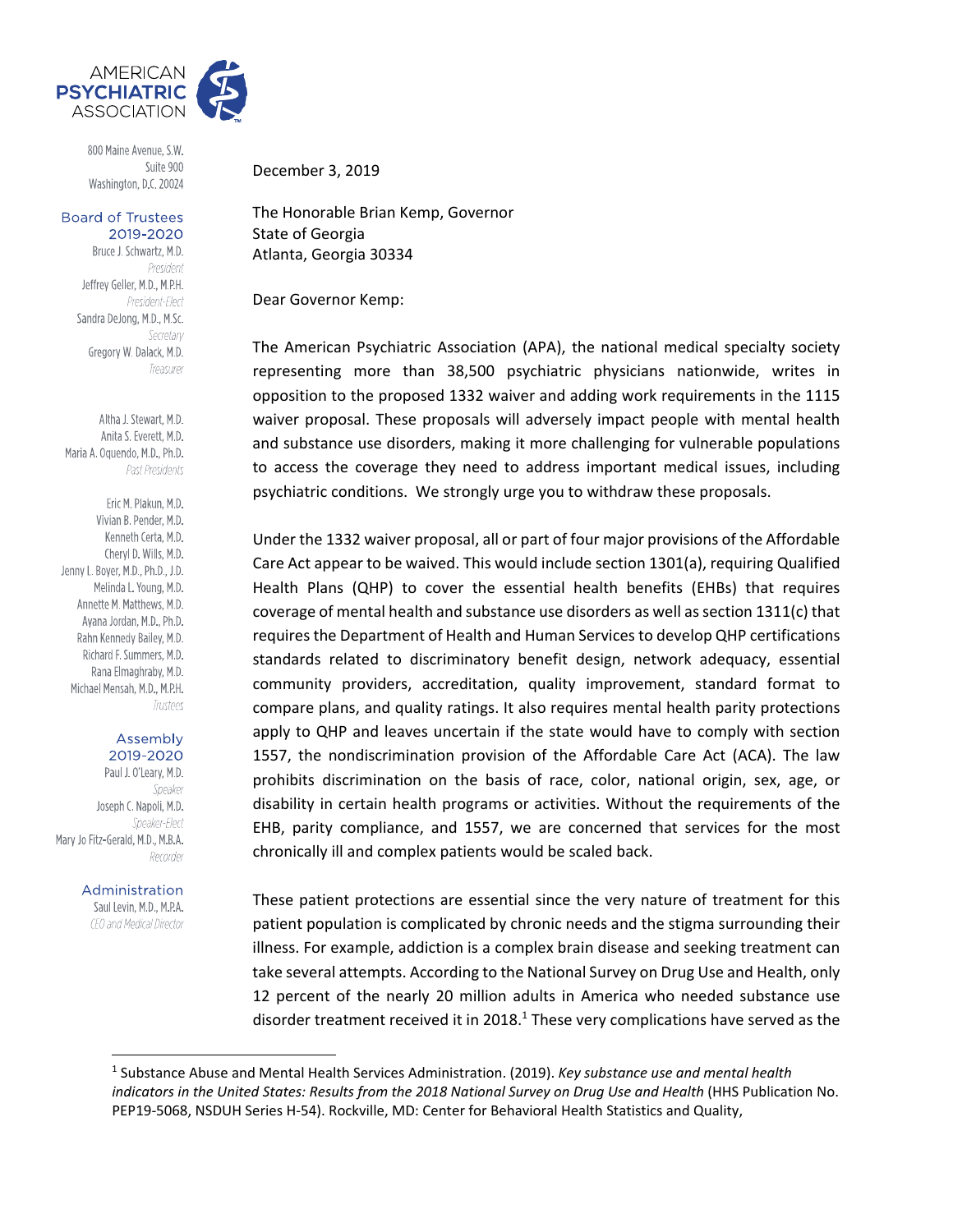basis of the historically discriminatory policies and practices of insurance companies, which have unduly limited treatment forthese populations and the very reason the Mental Health Parity and Addiction Equity Act was enacted. To undermine its requirements would be an incomprehensible undermining of federally guaranteed patient access protections.

An additional area of fundamental concern is waiving the network adequacy requirements that set criteria to ensure a sufficient choice and timely access to providers, including to behavioral health providers. Waiving the requirement will exacerbate the problem of narrow provider networks, resulting in inadequate access to convenient and quality care. In addition, this could lead to adverse selection with patients who need comprehensive care and access to specialty clinicians based on their health needs having higher costs than healthier individuals that opt for a lower plan rate with a narrower network.

Adding to a patient's financial burden is the state's proposal to essentially block grant subsidies and use federal funds to subsidize certain plans. As a result, this could drive up costs for vulnerable patients that aren't able to access the subsidies for plans that best meet their health needs. Delaying care for people will in turn, drive up health care costs and burden other systems. People with psychiatric issues who are unable to access care are more likely to end up in the criminal justice system and emergency room.

Many mental illnesses are chronic, lifelong conditions with both acute and stable phases characterized by a broad array of symptoms, even among patients who have the same or similar diagnoses. If these mental illnesses go untreated, or are inappropriately treated, a patient's risk of hospitalization, persistent or significant disability, or death is heightened. Although this is particularly true when a patient needs treatment for acute symptoms like suicidality or psychosis, it is also of concern during his/her ongoing "maintenance" treatment. Clinical evidence from population‐based studies clearly indicates that the risk of suicide attempts and completed suicide increases for patients with any psychiatric disorder, and this risk can increase exponentially for patients who suffer from disorders like depression and anxiety.

In addition, we are concerned about the effort to impose work requirements on Medicaid patients under the 1115 waiver. While we appreciate the intent to improve coverage, under the proposal, the effort to expand Medicaid to those working at least 80 hours a month and with incomes below 100 percent provides unnecessary barriers to coverage. People with mental illness and/or substance use disorder also face unique barriers to stable employment due to their fluctuating ability to function, which can lead to job loss. These patients disproportionately have criminal records, often tied to their medical conditions. Additionally, research shows that patients with serious mental illnesses die years earlier than the general population, with the majority of them perishing due to physical health conditions. Taking coverage away from these patients will likely lead to delayed treatment and costly physical and mental health outcomes.

Even if individuals with a mental illness and/or a substance use disorder meet the requirements of the waiver, there remains a real risk of eligible people losing coverage due to miscommunication, their inability to navigate these processes, or other breakdowns in the administrative process. For many working adults struggling with a mental illness and/or a substance use disorder, overcoming the

Substance Abuse and Mental Health Services Administration. Retrieved from https://www.samhsa.gov/data/ http://www.samhsa.gov/data/sites/default/files/NSDUH‐DR‐FFR2‐2016.htm